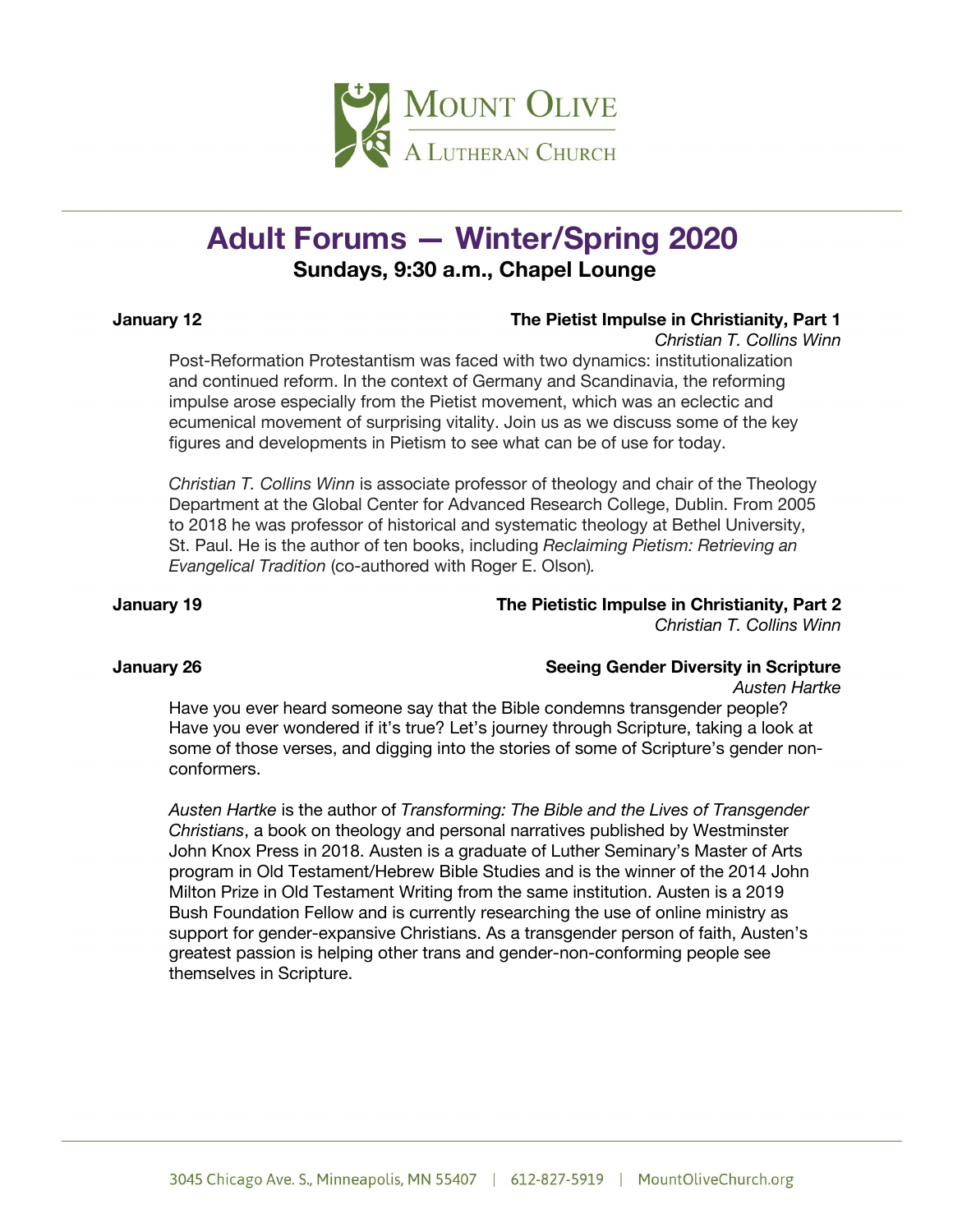### **February 2 Welcoming Our Transgender Siblings**

*Austen Hartke*

While labels like "gay" and "lesbian" are now pretty familiar to most people, words like "nonbinary," "gender-expansive," or "agender" can feel strange and mysterious. Who are our transgender siblings, and how can we create a faith community that loves and affirms them? Come hear more about what we can do, as individuals, and as churches.

### **February 9 A Taste of India**

*Missions Committee*

The team from Mount Olive who visited Bethania Ministries sites in India share their experiences and insights.

### **February 16 Affordable Housing and Mount Olive**

*Jim Bargmann*

There is a shortage of affordable housing in the Twin Cities metro area. Mount Olive has established a housing task force to explore how we can make an impact on the shortage of housing in our area. This forum will look at the housing shortage in the Twin Cities and share the multiple ways Mount Olive and other church bodies are working to make a positive impact in our community in the area of housing accessibility and affordability.

*Jim Bargmann* is the coordinator of Neighborhood Ministries at Mount Olive Lutheran Church.

### **February 23 Effective Citizenship**

*State Senator John Marty*

The most important role in our democracy is that of citizen. How can we be more effective citizens in building a better society?

### **March 1 The Art of Space**

*Aaron Hodge Greenberg Silver*

Artist *Aaron Hodge Greenberg Silver* shares the craft and art of his creative process relating to his current exhibit of papercuttings at Mount Olive.

### **March 8 TBA**

### **March 15 Bach: A Musical Theologian**

*Arthur Halbardier*

Luther's friend, Johann Walther, wrote, "Music and theology are the gift of God. God has finely clothed music in the outer-garment of theology." Bach pursued a mirror reflection of that idea: "theology finely clothed in the outer-garment of music." Though he never wrote a book or scholarly essay about theology, theology lives inside much of his music. This forum will explore Bach's amazing skill for wrapping theology with his marvelous music.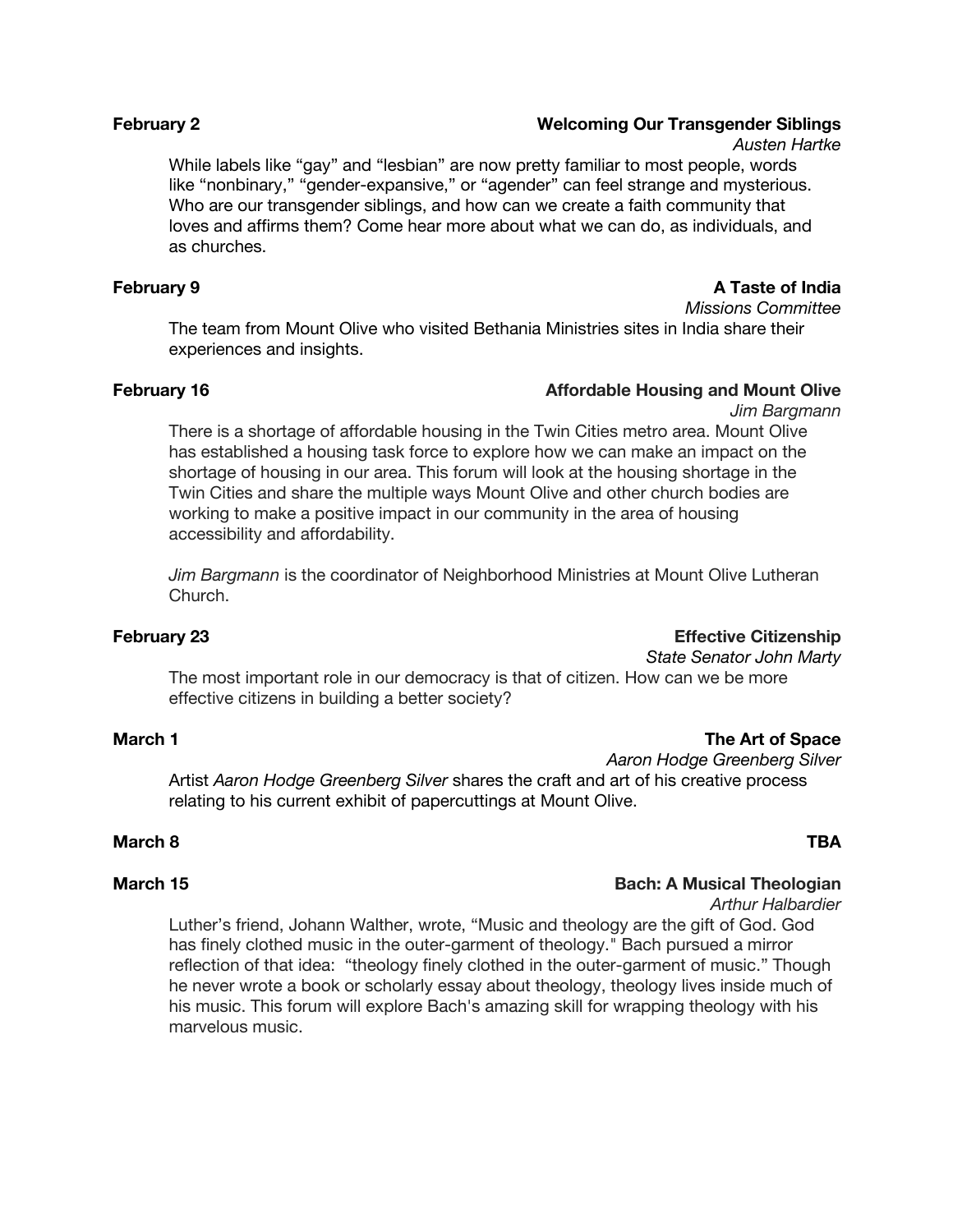### **March 22 The Human Christology of the Gospel of Mark, Part I**

*Deacon Charles A. Bobertz* 

Mark's gospel in intended to provide a new understanding of reality for its readers and hearers: humanity and creation have been redeemed as a new humanity and a new creation. He advances this understanding through his treatment of the ritual experience of the Lord's Supper. Including Gentiles, slaves, and women in the ritual meal, the setting becomes a new Jerusalem, which provides a social and spatial location for the body of Christ.

*Deacon Charles A. Bobertz* received his BA from St. John's University in 1980 (history and German) and his master of theological studies degree (Scripture) from Harvard University in 1983. He received MA, ThM, and PhD degrees (New Testament and early Christianity) from Yale University in 1988. He was ordained to the diaconate for the Roman Catholic Diocese of St. Cloud in 1997. Deacon Bobertz has taught scripture and early church history at St. Michael's College (VT) and Loyola College in Maryland, and since 1993 has been professor of New Testament, patristics and homiletics at St. John's School of Theology and Seminary (MN). His book on the Gospel of Mark, *The Gospel of Mark: A Liturgical Reading*, was published in 2016 by Baker Academic Press*.*

| March 29 |                                                         | The Human Christology of the Gospel of Mark, Part II<br><b>Charles Bobertz</b>                                                                                                                                                                                                                                                                                                                                                                                                                                                                                                                       |
|----------|---------------------------------------------------------|------------------------------------------------------------------------------------------------------------------------------------------------------------------------------------------------------------------------------------------------------------------------------------------------------------------------------------------------------------------------------------------------------------------------------------------------------------------------------------------------------------------------------------------------------------------------------------------------------|
|          | <b>April 5 (Palm/Passion Sunday)</b>                    | No forum                                                                                                                                                                                                                                                                                                                                                                                                                                                                                                                                                                                             |
|          | April 12 (Easter)                                       | No forum                                                                                                                                                                                                                                                                                                                                                                                                                                                                                                                                                                                             |
| April 19 |                                                         | <b>Nonviolent Action in the World</b><br>Al Bostelmann                                                                                                                                                                                                                                                                                                                                                                                                                                                                                                                                               |
| April 26 | shape this "high and holy calling" in the church today? | "Cantor": What Does This Mean?<br>Chad Fothergill, Sabbatical Cantor<br>Throughout the sixteenth, seventeenth, and eighteenth centuries, thousands of<br>Lutheran cantors served villages and cities as teachers, song leaders, composers—and<br>as pastors, rectors, doctors, lawyers, mayors, poets, too! Drawn from ongoing<br>dissertation research, this forum takes a closer look at the development of the cantor's<br>office through several lenses, among them: vocation; their social and professional<br>networks; and contemporaneous literature. What lessons from the past continue to |
| May 3    |                                                         | <b>Topic TBA</b><br><b>Vicar Bristol Reading</b>                                                                                                                                                                                                                                                                                                                                                                                                                                                                                                                                                     |
| May 10   |                                                         | <b>Young People's Recital</b>                                                                                                                                                                                                                                                                                                                                                                                                                                                                                                                                                                        |
| May 17   |                                                         | God's Word? Who Says So? Do the Scriptures Speak to You?, Part I                                                                                                                                                                                                                                                                                                                                                                                                                                                                                                                                     |

*Pastor Joseph Crippen* A two-week look at the question of biblical canon (including the Apocrypha), divine inspiration, translation, and interpretation of Scriptures.